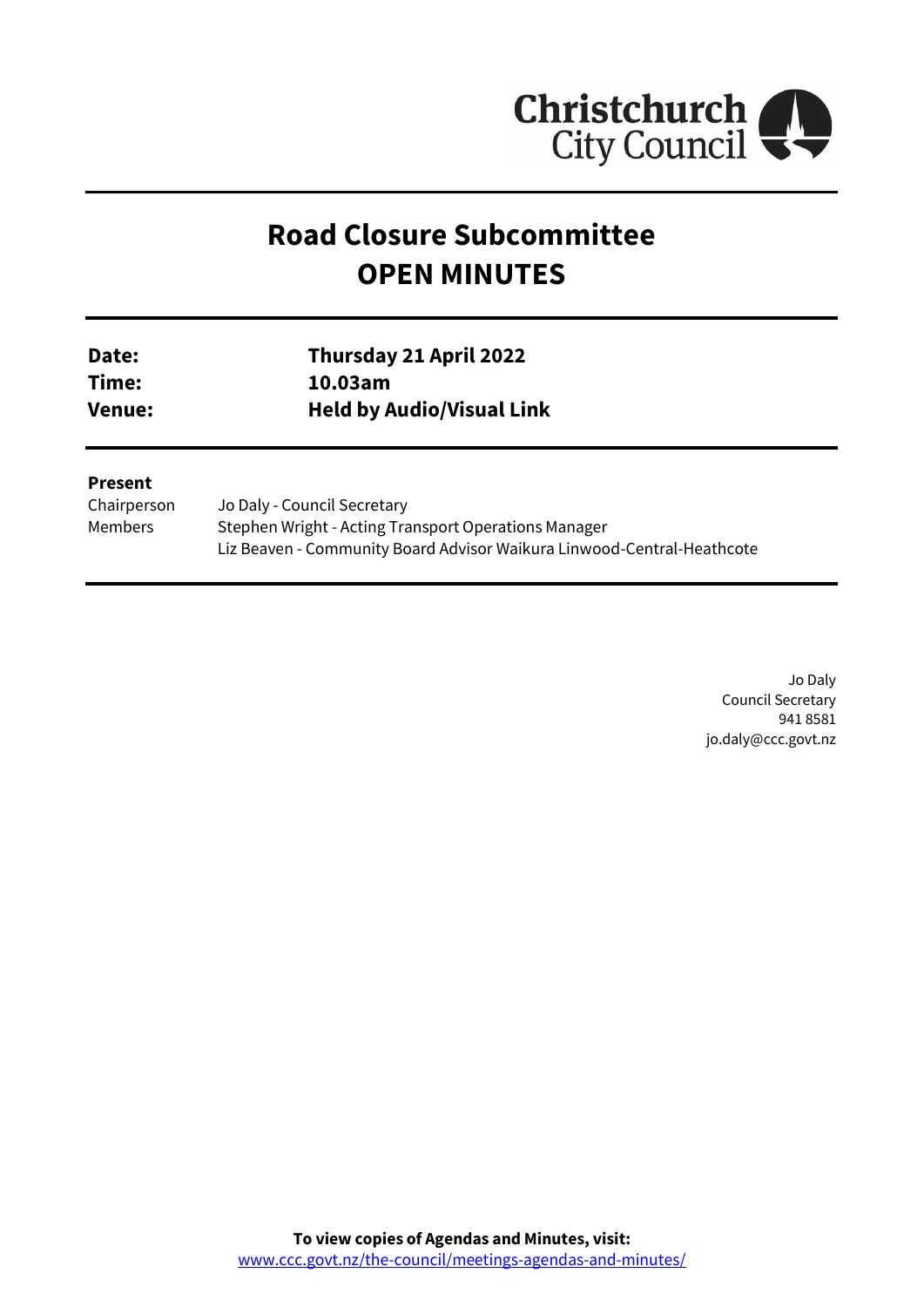**Secretarial Note**: This meeting was held via audio/visual link on the Zoom platform owing to New Zealand the Covid-19 Protection Framework level (the Traffic Alert system) on the date the meeting was scheduled. These minutes provide a written summary of the meeting proceedings.

# **1. Apologies Ngā Whakapāha**

There were no apologies.

# **2. Declarations of Interest Ngā Whakapuaki Aronga**

There were no declarations of interest recorded.

# **3. Proposed Temporary Road Closures for The Single Fin Mingle**

### **Subcommittee Comment**

The Subcommittee received an overview of the proposed temporary road closures from the Traffic Management Coordinator, Temporary Traffic Management Team. The Subcommittee was advised that it is not a new event but the temporary road closures applied for are a new part of the event.

Beth Elstone, event organiser for the Single Fin Mingle, and Chloe Marks from Council's Events Partnerships and Development Advisor were in attendance via audio-visual link. They responded to questions from Subcommittee members and advised of the community feedback and support for the event, including from the Sumner Residents' Association and Community Hub.

The Subcommittee considered information provided by the event organiser on the communication and engagement undertaken on the proposed road closures. The Subcommittee was advised that the letter box drop about the event scheduled for next week will be delivered a wider area than the road closure.

It had been noted that electric vehicle changers are in the area of the road closure and will be unavailable during the event and Subcommittee members were advised that signage notifying this will be on display the week prior to the event. It was discussed that ChargeNet and PlugShare be advised of the unavailability of the electric vehicle chargers. The event organiser acknowledged this and undertook to do so.

Liz Beaven moved that the officer recommendations be adopted. The motion was seconded by Stephen Wright. The motion was put to the vote and was declared carried.

## **Subcommittee Resolved RCS/2022/00010**

### **Officer recommendations adopted without change.**

That the Road Closure Subcommittee:

- 1. Receives the information in the report.
- 2. Authorises the approval of temporary road closures for The Single Fin Mingle, proposed to be deployed between 9am and 11.30pm on Saturday 14 May 2022:
	- a. Nayland Street, between Richmond Hill Road and Wakefield Avenue.

Member Beaven/Member Wright **Carried**